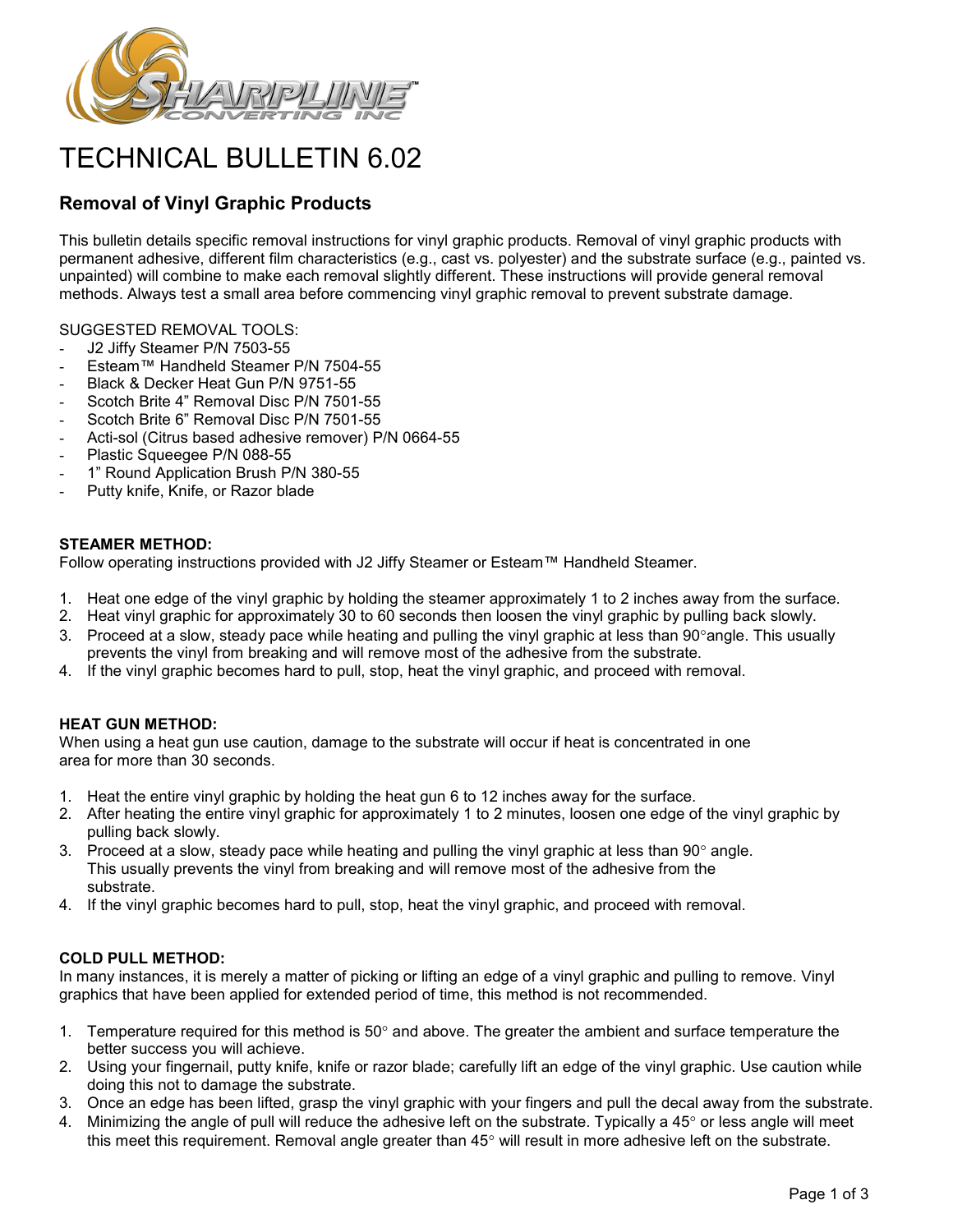# **SCOTCH BRITE REMOVAL DISC METHOD:**

The removal disc is used primarily for removing vinyl pinstriping and adhesive residue. The discs are faster and cleaner than solvent or chemical adhesive removers are. Safe for most painted surfaces like acrylic enamel and urethane paints. *Not recommended for acrylic lacquer paints.*

1. Recommended tools that will work with the 4-inch and 6-inch removal disc.

Air Tools: Electric Tools:

- Astro-Straight Shaft Model No. AP523 Black & Decker Model No. 6040
- Chicago Pneumatic Air Drill Model No. 788 Milwaukee Tool Model No. 0141-1
- Desoutter-Straight Shaft Model 383
- Dotco Air Drill Model No. 15C2992-01
- Dynabrade Tool-Straight Shaft Model No. 51059
- Florida Pneumatic--Straight Shaft Model No. 4251
- Ingersoll Rand-Straight Shaft Model 5LK1
- Sioux Tool-Straight Line Model 2L1300 A.P.
- Viking-Straight Shaft Model No. V-316
- 2. Properly tighten holder in collet or chuck of portable tool. Twist disc assembly into Roloc<sup>TM</sup> Holder. Be certain assembly is securely tightened.
- 3. With tool running, bring outer edges of discs into contact with vinyl pinstripe or adhesive residue to be removed Light contact pressure is all that is needed.
- 4. Guide the tool so that the tool is working counter to the directional rotation of the disc.
- CAUTION:

Always use protective eyewear and/or face shield as recommended ANSI Standard Z87.1.

- DO NOT EXCEED MOS. (Maximum Operating Speed) 4,500 RPM spindle speed. Required operating speed 2,00-3,00 SFPM (Surface Feet Per Minute) when disc is in contact with the work surface.
- REQUIRED SPEED: 4-inch Discs-2,500-3,000 RPMs 6-inch Discs-1,300-1,900 RPMs

#### **CHEMICAL REMOVAL METHOD:**

Most chemical vinyl and adhesive removers are compatible with aluminum, fiberglass, and OEM painted surfaces. Before using any chemical products, read container label and MSDS.

- 1. Apply chemical remover according to label instructions.
- 2. Allow chemical remover to dry a least 15 minutes.
- 3. Test for removability by grasping a corner of the vinyl graphic and pulling from the surface at less than a 90° angle usin gentle and moderate force.
- 4. The vinyl graphic should stretch like rubber while being removed. If vinyl seems brittle, stop and apply a second coat of chemical remover. Allow it to dry then proceed with the removal.
- 5 When the vinyl graphic is completely removed, pull off the masking tape but leave the drip trough.
- 6. Apply chemical adhesive remover onto any adhesive residue remaining.
- 7. Remove the adhesive by scraping with a plastic squeegee or rivet brush. Once loosened, wipe residue with a cloth saturated with adhesive remover. Repeat these steps if necessary.
- 8. Remove the drip trough. Clean the entire surface with an Acti-sol<sup>TM</sup> saturated cloth, followed by washing the surface with detergent and water. Dry the surface. Failure to properly clean and remove all adhesive the remover will adversely affect the adhesion of new vinyl graphics applied to the surface.
- 9. Make certain that the surface temperature is at least  $50^{\circ}F(10^{\circ}C)$  and no warmer than  $85^{\circ}F(29^{\circ}c)$  before application of chemical product.
- 10. Check for possible paint damage.
	- a. Apply chemical remover to a small area of your painted surface.
	- b. Allow remover to dry for at least 15 minutes.
	- c. Remove the chemical remover from the surface.
	- d. Check for paint damage. If any occurs, the remover product is **NOT RECOMMENDED.**
- 11. Clean the surface and vinyl graphic with detergent and water. Dry the surface thoroughly before proceeding.
- 
-